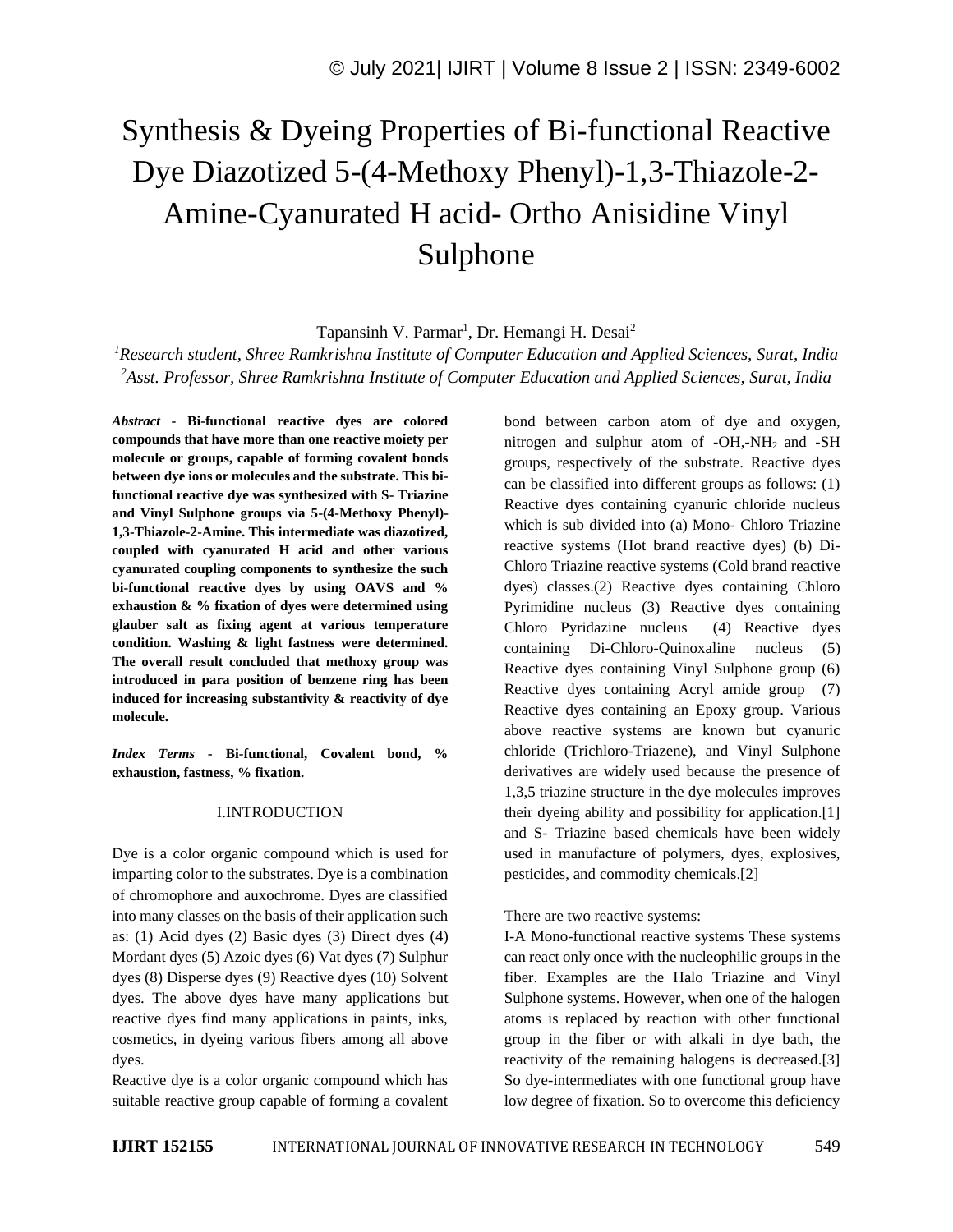dye-intermediates with two or more functional groups have been synthesized.

**I-B Bi-functional reactive systems** Bi-functional reactive dyes are colored compounds that have more than one reactive component per molecule or groups, capable of forming covalent bonds between dye ions and molecules or the substrate. Bi-functional reactive dyes classified into two types: [4] (1) Homo bifunctional reactive dyes: These dyes have two same reactive centers. (2) Hetero bi-functional reactive dyes: These dyes have two different reactive centers.However, reactive dye containing hetero bifunctional groups can provide great opportunity for dye - fiber reaction due to sulphatoethylsulphone and monochlorotriazinyl reactive systems.[5] From the azo chromophore, many dyes can be obtained by various different couplers, diazo components (Primary amines) and reactive systems. (Most widely used reactive systems are Cyanuric Chloride (Trichloro-Triazene), and Vinyl Sulphone derivatives.) These dyes are known as Azo Reactive Dyes**.** Various coupling components (Such as, Amido Naphthol Sulphonic acid, Naphthyl Amine Sulphonic acid, etc.) can be used to synthesize the Azo Reactive dyes. [4, 6-7]

#### II. EXPERIMENTAL WORK

This bi-functional reactive dye was synthesized with S- Triazine and Vinyl Sulphone groups via 5-(4- Methoxy Phenyl)-1,3-Thiazole-2-Amine in following 4 steps:

II-A Synthesis of 5-(4-Methoxy Phenyl)-1,3- Thiazole-2-Amine Intermediate

First 0.062 mole Iodine crystal, 0.100 mole 4- Methoxyacetophenone, & 0.13 mole Thiourea were taken in Round Bottom Flask. Then the reaction mixture was heated in oil bath at  $120-130^{\circ}$ C for 5-6 hrs. Then the reaction mixture was cooled and it was diluted with 50-60 ml distilled water and was heated it until dissolve most of solid. Then the reaction mixture was cooled and was treated with 6N NH<sub>4</sub>OH (pH-8-10). The Precipitates of above intermediate was collected and was purified by crystallization from hot ethanol.[8]





II-B Preparation of H acid with Cyanuric Chloride and OAVS[8]:



In this step, First 0.010 mole Cyanuric Chloride was taken in Round bottom flask. Then it was dissolved in 40 ml Acetone and 10 ml Distilled water. This solution was kept for 1 hour to form fine suspension at low temperature. After 1 hour, a solution of H- acid(0.010 mole) in 10 % w/v NaOH was added into the Cyanuric Chloride solution in such a way that the temperature could not rise above  $5^{\circ}$  C. The reaction mass was stirred up to 2 hours. Then, in another beaker Ortho Anisidine Vinyl Sulphone (0.005-0.006 mole) was added in 10 ml distilled water. This above solution was added into above reaction mass with constant stirring. The reaction-mixture was stirred for half an hour at 0-  $5^{\circ}$  C with gradually rising of temperature to 40  $^{\circ}$  C adjusting pH to 7.5. The mixture was stirred for 3-4 hours. Then filtered it, washed it with cold water and the resultant product was used for subsequent coupling reaction.

II-C Diazotization of 5-(4-Methoxy Phenyl)-1,3- Thiazole-2-Amine

The diazotization was carried out by direct method. In a 250 ml beaker, 0.010-0.020 mole of 5-(4-Methoxy Phenyl)-1, 3-Thiazole-2 - Amine, 0.015 mole of Na<sub>2</sub>CO<sub>3</sub> and 50 ml of water were taken. The solution was warmed until the clear solution was obtained. The reaction mixture was placed in ice bath to cool at 0-5 ° C. Now cold the solution of  $0.020$  mole of NaNO<sub>2</sub> into 5 ml of water was added into the cold solution of above 5-(4-Methoxy Phenyl)-1, 3-Thiazole-2 - Amine solution slowly with constant stirring. Now, this solution was poured with stirring into 500 ml beaker containing 5 ml concentrated  $H<sub>2</sub>SO<sub>4</sub>$  and crushed ice.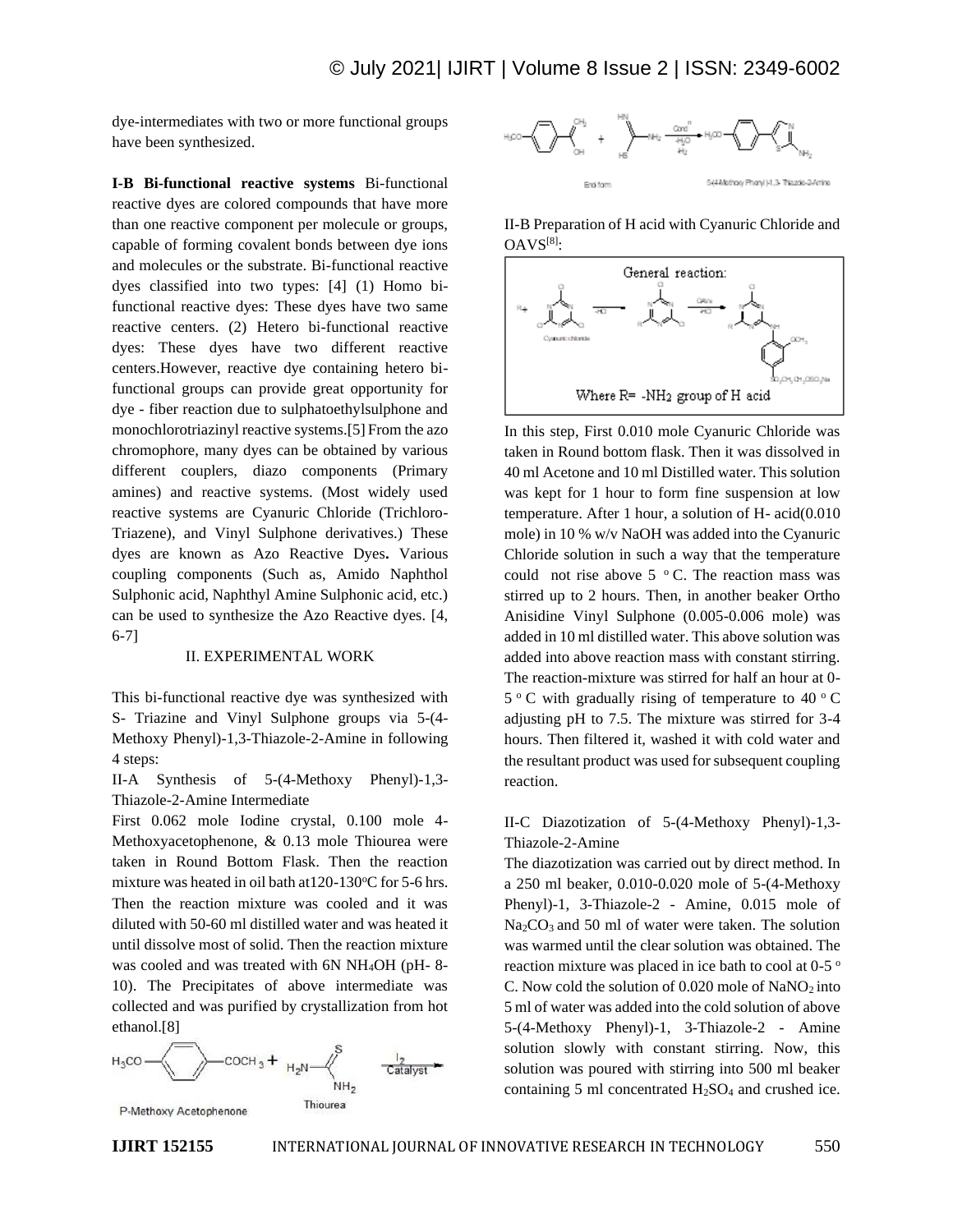This mixture was stirred well for 10 minutes and maintaining the temperature below  $10^{\circ}$ C.

#### II-D General Method of Coupling[8]

The Coupling compound (0.0050- 0.01 mole) was stirred in 2.5-3 ml water at 0-5  $\,^{\circ}$  C. The diazonium sulphate solution of above intermediate 5-(4-Methoxy Phenyl)-1,3-Thiazole-2-Amine was added over 1 hour maintaining the pH at 7.0.The stirring was continued for 4 hours at 0-5 °C.A solution of  $Na<sub>2</sub>HPO<sub>4</sub>$  (0.0008-0.0009 mole) and KH2PO4 (0.0001-0.0002 mole) in 2 ml water followed by sufficient amount of NaCl (0.08- 0.09 mole) was added to the precipitates of the product. Organic impurities were extracted by washing with small portion of ethyl alcohol.



Structure of Diazotized 5-(4-Methoxy Phenyl)-1,3- Thiazole-2-Amine-Cyanurated H acid- OAVS



TP Dye Diazotized 5-(4-Methoxy Phenyl)- 1, 3-Thiazole-2-Amine-Cyanurated H acid- OAVS M.F/M.W-C32H23N8O15S5Cl1/953.5gm/mole

## III. EXPERIMENTAL WORK-DYEING OF FABRICS & DYEING PROPERTIES

Dyeing Performance was done by two methods: (1) Digital weighing balance method (2) Optical Density (OD) measurements by spectrophotometer The dyeing of this synthesized bi-functional reactive dye was done by Glauber salt method. The dye bath was adjusted to pH at 9.0. The dyeing was allowed for 1 hour at  $80^{\circ}$ C.[9] Then aqueous solution of a synthesized dye (0.5-1.0 gm) was prepared with 25 ml distilled water and then initial and final OD of dye solution was determined.

**III-A % Exhaustion of Synthesized Dyes** % Exhaustion was determined by Optical density measurements with the help of spectrophotometer. Then from the value of initial and final OD of dye solution, % exhaustion was determined.



Initial OD= values before dyeing Final OD= values afeter dyeing

**III-B % Fixation of Synthesized Dyes** % Fixation was calculated using this equation.  $%$  Fixation = 100 -  $%$  Exhaustion

At the end, the tested dyed sample was used for determining fastness properties upon cotton and wool.

**III-C Determination of fastness properties** These are the properties of dyes which indicate tolerance of dyes on the fiber towards the action of various foreign agencies, like, light, washing, heat (sublimation), rubbing, perspiration, etc. The dyed samples were tested by using standard methods: Different color fastness test has been given adequate results with the help of grayscale. The fastness properties of synthesized dye was observed at pH 12 and 70 $\,^{\circ}$ C

**Color fastness to washing** The dyed sample was stitched between cotton and wool fibers. Then specimen was immersed into aqueous solution of soap- non-ionic detergent, and then sample was removed and rinsed two times in hot and cold water. Then the results were determined by using gray scale method.

**Color fastness to light** The dyed fabric was exposed to light for 24 hrs. Then the results were determined by using gray scale method.

**Gray Scale Range and its Significance** The light fastness of synthesized dyes show range of 1-8 in gray scale method.[10] 1 indicates low light fastness and 8 indicates excellent light fastness. The washing fastness of synthesized dyes show range of 1-5 in gray scale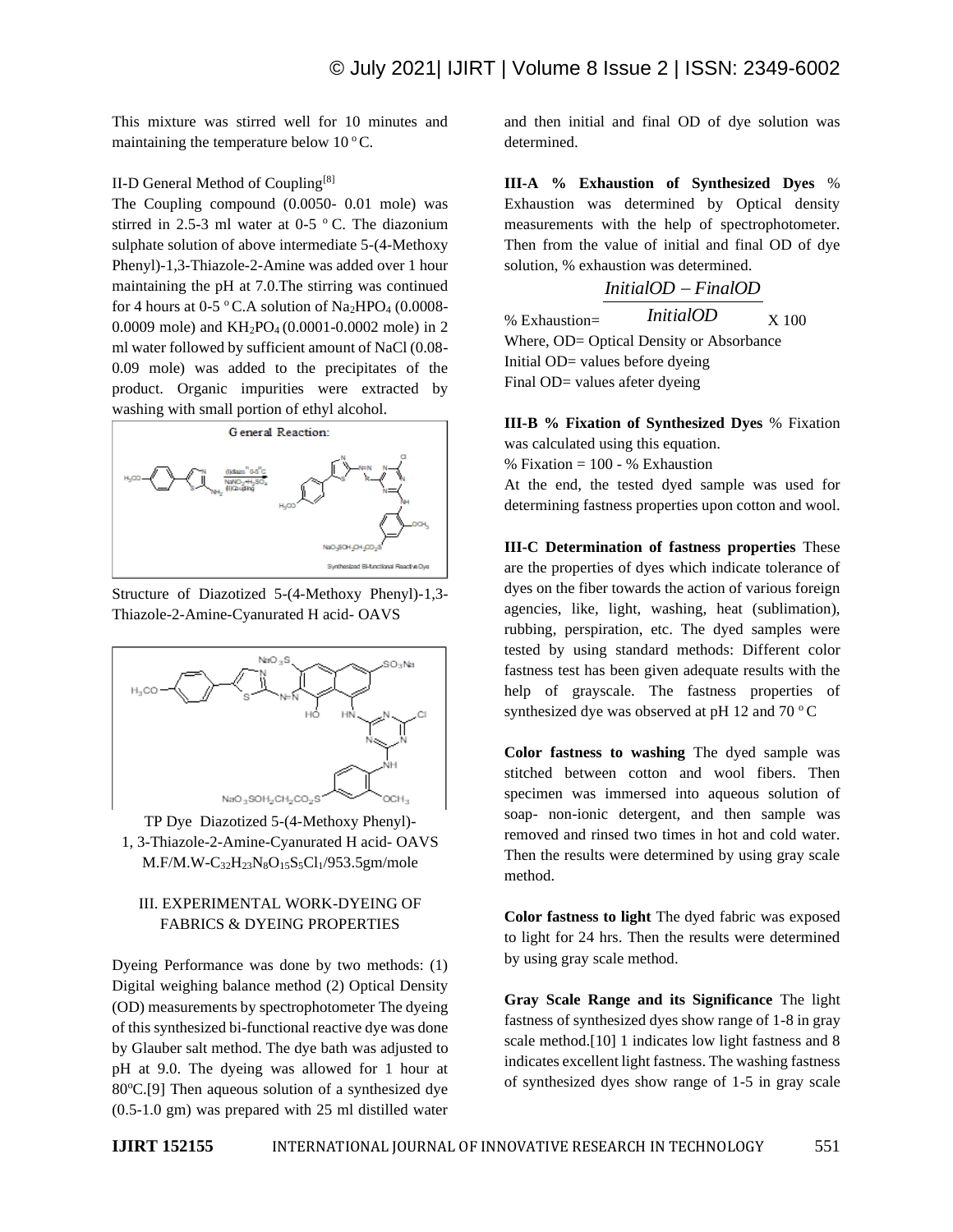method.[10] 1 indicates low washing fastness and 5 indicates excellent washing fastness.

## IV. CHARACTERIZATION

This Synthesized bi-functional reactive dye was characterized by IR analysis by using Shimadzu FTIR-8400S With DRS Spectrometer by using pressed pellet technique. From the IR analysis we can say that the results of IR analysis were matched very well with the standard values of various functional groups [11].  $(IR(Cm<sup>-1</sup>):1242.20(-OCH<sub>3</sub>),$ 

1539.25(C<sub>6</sub>H<sub>5</sub>OCH<sub>3</sub>),1000.04(SO<sub>2</sub>CH<sub>2</sub>CH<sub>2</sub>OSO<sub>3</sub>Na), 1311.64(-SO3Na\_,2052.33(-N=N),1034.90(





Fig-IV-a: Result of IR analysis

This Synthesized bi-functional reactive dye was characterized by NMR analysis by using 400 MHz liquid state NMR spectrometer in DMSO -  $d^6$  solvent for detecting different kinds of protons present in dye molecule The results are inferred according to standard values.[ 12,13 ] (NMR (δ): 4.0(S,1H,-OH), 2.511(S,1H -NH), 3.537(S,3H, -OCH3), 0.10(S,2H, -  $CH<sub>2</sub>$ ), 11.161(m, 4H, aromatic ring proton)).



Fig-IV-b: Result of NMR analysis

At the end synthesized bi- functional reactive dye was characterized by mass analysis in  $CDCl<sub>3</sub>$  solvent using Shimadzu GC - MS QP-2010 Ultra Mass Spectrometer. From the mass spectra we can say that the m/e value is very well matched with the value of molecular weight.



MS (m/e): 952 Fig-IV-c: Result of Mass analysis

#### V RESULT & DISCUSSION-SHADINGS

The synthesized dye give bright color of visible region. Here shadings of this synthesized bifunctional reactive dye are given in table-V-a.

Table-V-a: Structure and Shadings of synthesized dye on cotton and wool

| TP<br>&<br>Dye<br>M.W.(gm/mole)                                                                                      | Structure of TP Dye                                                          | Shading<br>on cotton         | Shading<br>on wool                   |
|----------------------------------------------------------------------------------------------------------------------|------------------------------------------------------------------------------|------------------------------|--------------------------------------|
| TP Dye-<br>Diazotized<br>5-(4-Methoxy<br>Phenyl)-<br>1,3-Thiazole-2-<br>Amine-<br>Cyanurated<br>H acid-OAVS<br>953.5 | NaO <sub>2</sub> S<br>,SO <sub>1</sub> Na<br>$H_2$ CO<br>HÓ<br>NaO3SOH2CH2CO | Rosewoo<br>d Pink<br>$1 - 1$ | Rosewoo<br>d Pink<br>t L<br>$24 - 1$ |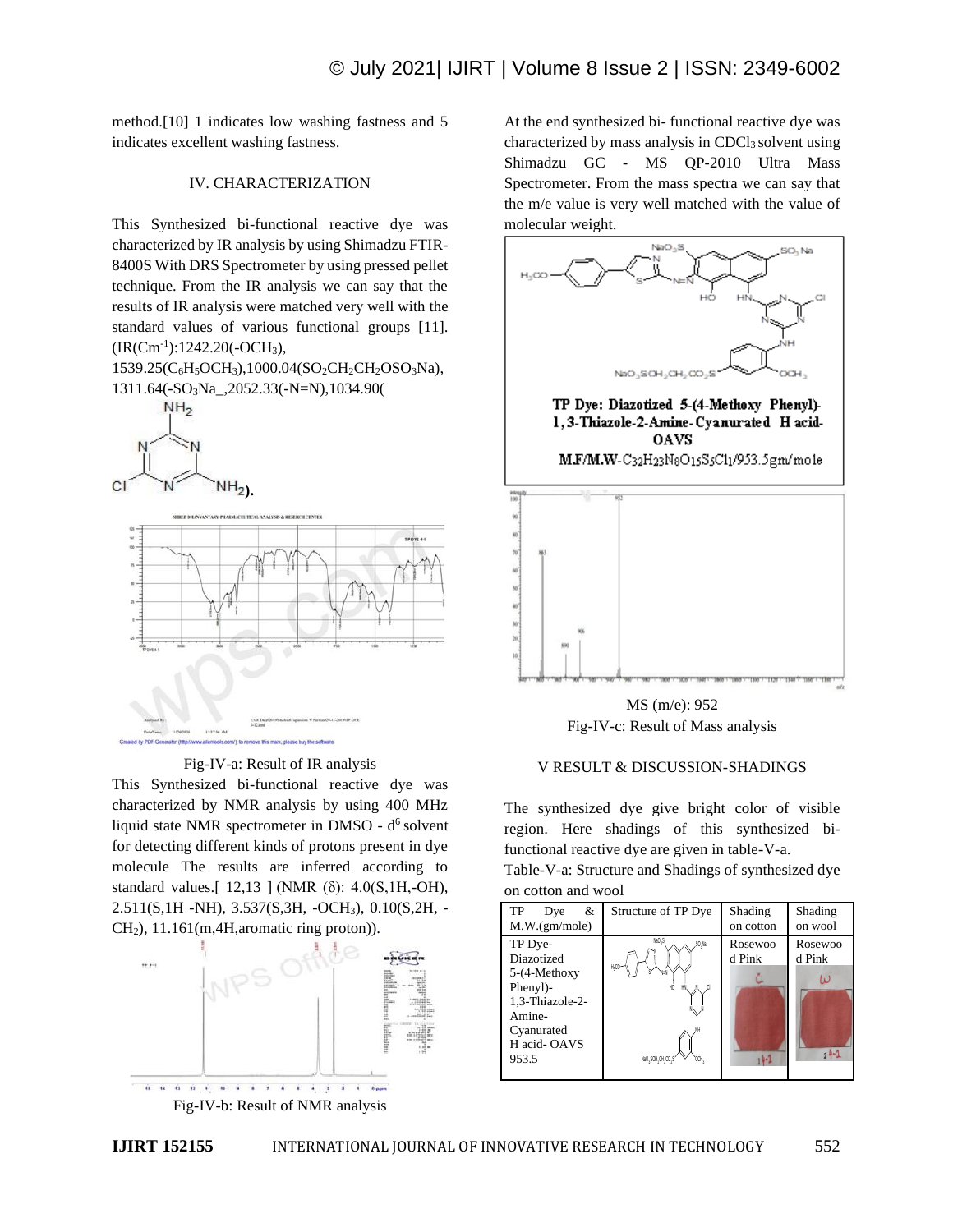# VI. RESULTS & DISCUSSION-DYEING PERFORMANCES

The results of % exhaustion and % fixation values of synthesized dye are given in following table-V-a. TABLE-VI-a: Results of % Exhaustion and % Fixation values of synthesized dye.

| No | TP Dye on Cotton   |                  | TP Dye on Wool |            |
|----|--------------------|------------------|----------------|------------|
|    | $\%$<br>Exhaustion | $\%$<br>Fixation | % Exhaustion   | % Fixation |
|    | 2.47               | 97.53            | 5.75           | 94.25      |

From the results of % exhaustion and % fixations we can say that this synthesized bi-functional reactive dye show excellent affinity towards cotton and wool fabric [14]

## VII. RESULTS & DISCUSSION-FASTNESS **PROPERTIES**

The fastness properties of various synthesized dyes are given in following table-VII-a.

TABLE-VII-a: Results of Wash Fastness and Light Fastness of Synthesized Dye according to Gray Scale.

| Period of weeks | Wash fastness |         | <b>Light Fastness</b> |         |
|-----------------|---------------|---------|-----------------------|---------|
|                 | Cotton        | Wool    | Cotton                | Wool    |
|                 |               |         |                       |         |
|                 |               |         |                       |         |
| $\mathbf{r}$    | $3 - 4$       | $3 - 4$ | $3 - 4$               | $3 - 4$ |
|                 | $3 - 4$       | $3 - 4$ | $3 - 4$               | $3 - 4$ |
|                 | $3 - 4$       | $3 - 4$ | $3 - 4$               | $3 - 4$ |

Here, from the results of washing and light fastness of synthesized dye, we can see that synthesized dye show 3-4 range in gray scale method. It indicates that this synthesized dye has been shown excellent to washing fastness and moderate to light fastness.

#### VIII. CONCLUSION

This new bi-functional reactive dye containing two reactive groups, which was synthesized easily and has been shown to have wide range of bright shades. (Rosewood Pink). Due to formation of Diazotized Methoxy Phenyl Thiazole Amine (Chromophore) having Cyanurated H acid (Chromogens) in combination with Otho Anisidine Vinyl Sulphone derivative and so that this dye achieved bright shade (Rosewood Pink) at various reactivity levels.

From the results of % exhaustion and % fixation (Table V-a) of synthesized dye, it is clear that this synthesized bi-functional reactive dye Diazotized 5- (4-MethoxyPhenyl)-1,3-Thiazole-2-Amine-

Cyanurated H acid- OAVS show excellent affinity towards cotton and wool fabric

This bi-functional reactive dye synthesized from 2 amino thiazole has been synthesized easily and shown to have good dyeing performance upon cotton and wool. Different color fastness test has been given adequate results with the help of grayscale. The fastness properties of dye were observed at 3-4 range on gray scale at pH 12 and 70 o C. The results proved that the fastness on cotton and wool has been excellent to washing and moderate to light.

Methoxy group was introduced in thiazole moiety has been induced for increasing substantivity and reactivity of dye. This synthesized bi-functional reactive dye have thiazole moiety with chlorotriazine and OAVS nucleus. Due to methoxy group in Vinyl Sulphone, it increases reactivity towards fiber and thus it achieves high degree of fixation.

#### ACKNOWLEDGEMENT

I would like to thank to my PhD. supervisor Dr. Hemangi H. Desai, for supporting me during PhD. She has given me the freedom to pursue my research work without objection at Shri. Ramkrishna Institute of Computer Education and Applied Sciences, Surat. I would like to thank to Atul Ltd. and Colortex Ltd. for providing chemicals for my research work and also provide source of dyeing of various fabrics. I would also like to thank to Dhanvantary lab, Kim and NFDD, Rajkot for doing characterization of my research samples.

#### **REFERENCES**

- [1] E.Seigel Ed., K. Venkataraman, "Reactive dyes: Reactive groups", "The Chemistry of Synthetic Dyes",1st Ed., 1972, Vol-6, 1-208 .
- [2] V.R.Kenetkar, G.S. Shankarling, and S.A.Patil, "Recent developments in reactive dyes Part 1: Introduction and Bi-functional Reactive dyes", "Colour age S", 2000, 47(3), 35-46.
- [3] J.Shore, "Cellulosics Dyeing", "Society of Dyers and Colorists",1St Ed,1992, Chapter-4,189-245.